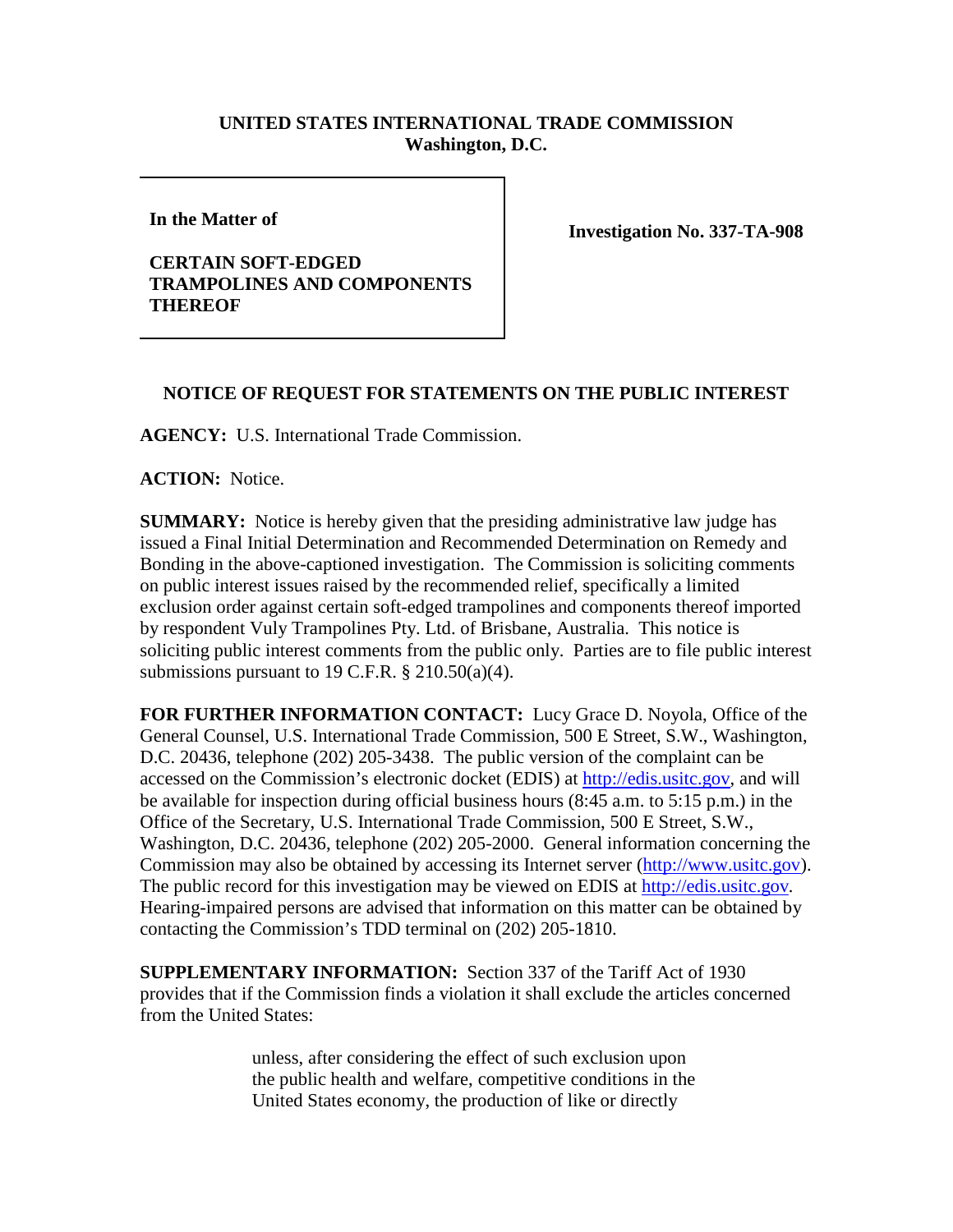competitive articles in the United States, and United States consumers, it finds that such articles should not be excluded from entry.

## 19 U.S.C. § 1337(d)(1).

The Commission is interested in further development of the record on the public interest in this investigation. Accordingly, members of the public are invited to file submissions of no more than five pages, inclusive of attachments, concerning the public interest in light of the administrative law judge's Recommended Determination on Remedy and Bonding issued in this investigation on December 18, 2014. Comments should address whether issuance of a limited exclusion order in this investigation would affect the public health and welfare in the United States, competitive conditions in the United States economy, the production of like or directly competitive articles in the United States, or United States consumers.

In particular, the Commission is interested in comments that:

- (i) explain how the articles potentially subject to the recommended order are used in the United States;
- (ii) identify any public health, safety, or welfare concerns in the United States relating to the recommended order;
- (iii) identify like or directly competitive articles that complainant, its licensees, or third parties make in the United States which could replace the subject articles if they were to be excluded;
- (iv) indicate whether complainant, complainant's licensees, and/or third party suppliers have the capacity to replace the volume of articles potentially subject to the recommended exclusion order within a commercially reasonable time; and
- (v) explain how the limited exclusion order would impact consumers in the United States.

Written submissions must be filed no later than by close of business on January 13, 2015.

Persons filing written submissions must file the original document electronically on or before the deadlines stated above and submit eight true paper copies to the Office of the Secretary by noon the next day pursuant to section 210.4(f) of the Commission's Rules of Practice and Procedure (19 C.F.R. § 210.4(f)). Submissions should refer to the investigation number (Inv. No. 337-TA-908) in a prominent place on the cover page, the first page, or both. (*See* Handbook for Electronic Filing Procedures, http://www.usitc.gov/secretary/fed\_reg\_notices/rules/handbook\_on\_electronic